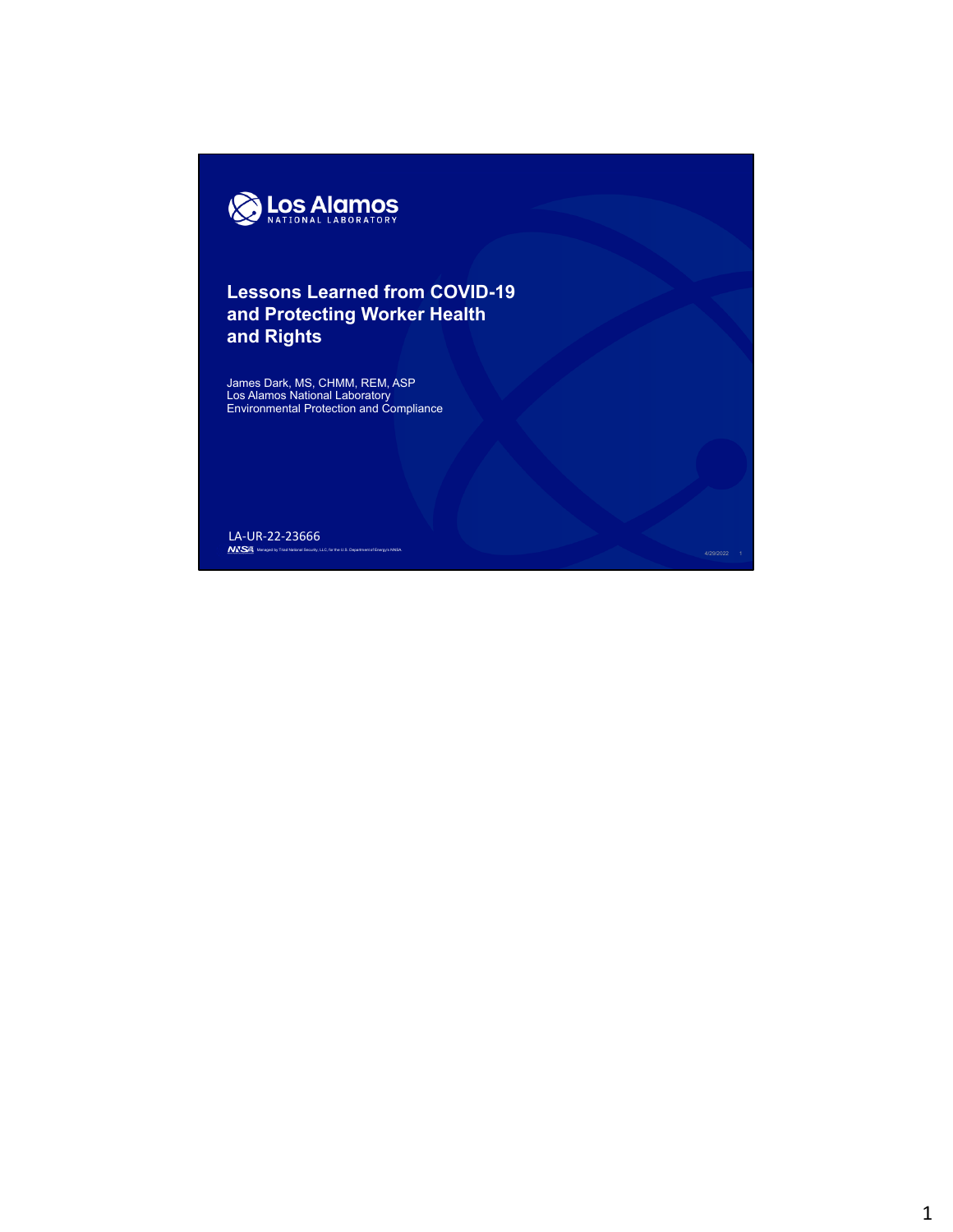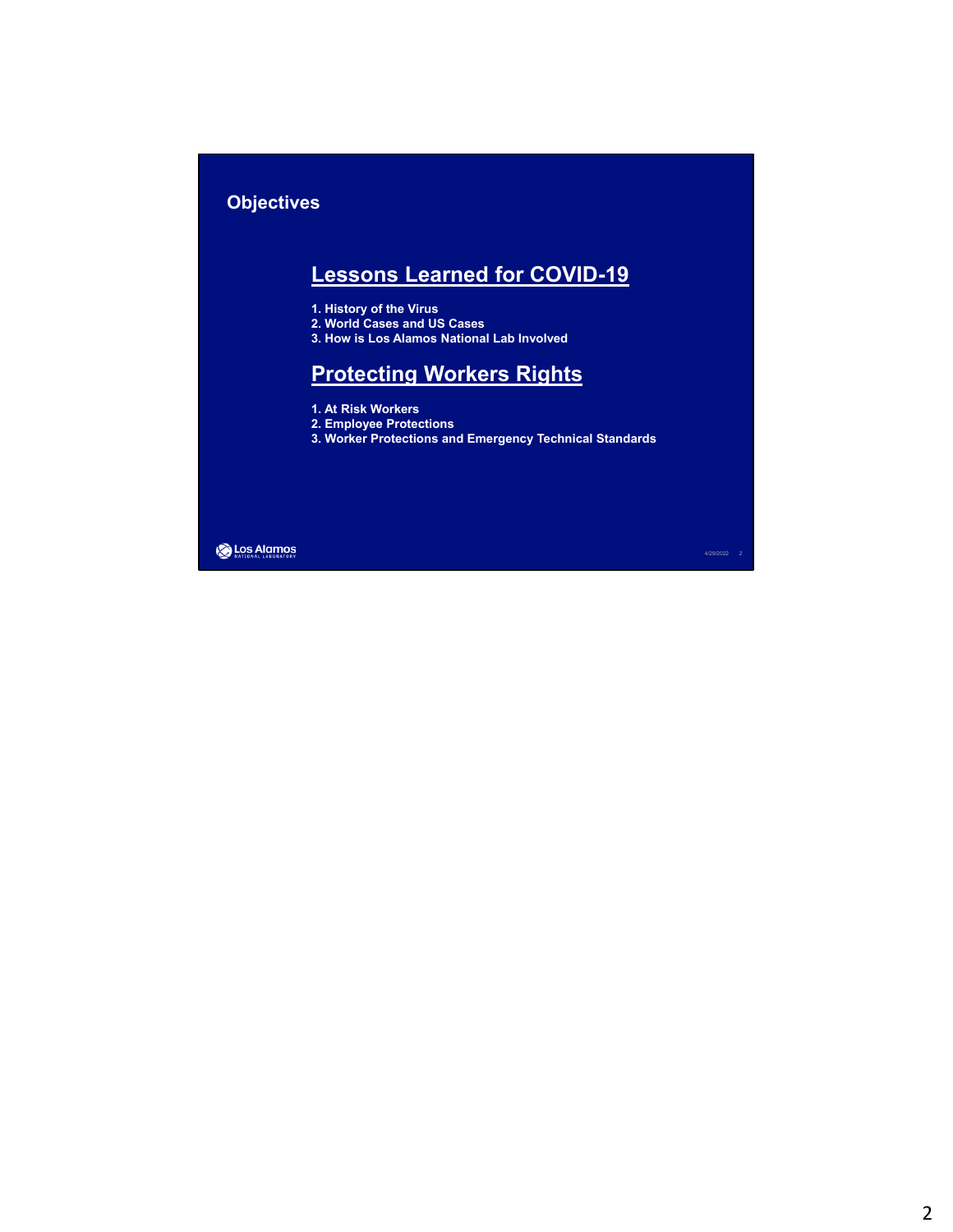

## **1. Chinese authorities treated dozens of cases of pneumonia of unknown cause.**

On Dec. 31, the government in Wuhan, China, confirmed that health authorities were treating dozens of cases (New York Times,)

2. By creating checkpoints outside train stations and travel routes from WUHAN numbers of infected were able to be estimated to increase the modeling for dispersion

3. The virus had 79.0% sequence identity to SARS-CoV, (severe acute respiratory syndrome) and even higher sequence identity of 86.7%‐89% with SARS‐like coronaviruses originating in bats

4. This R number is an estimate from modeling suggesting for every infection 3 people could be infected.

For comparison – the R number for the flu is 1.1 or 1.2 and the R number for measles is R15….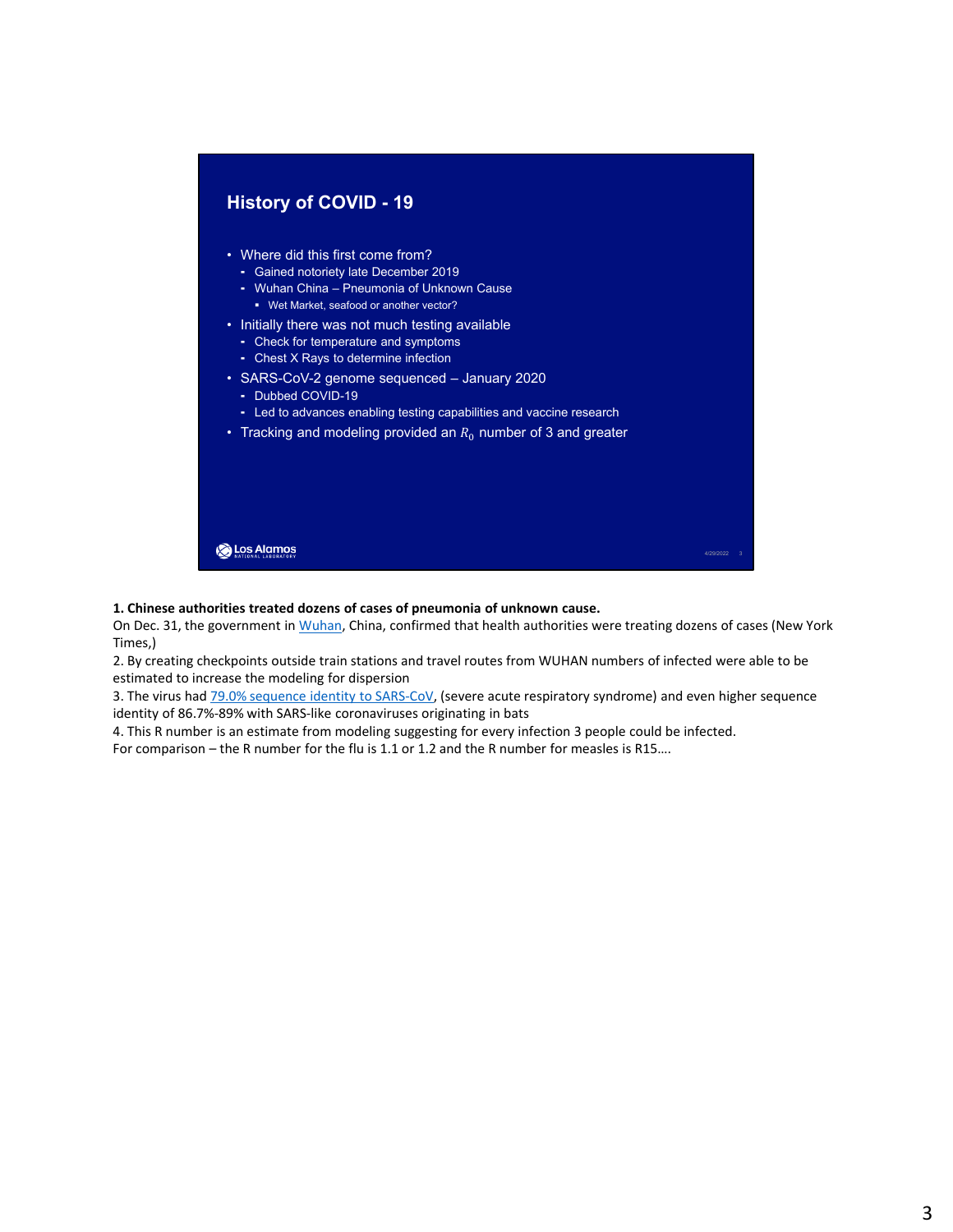

- 1. December 2019 Sickness Emerges in WUHAN
- 2. First US Case documented ‐ Jan 20 in Washington State
- 3. Feb 6 and Feb 11 first recorded deaths in US
- 4. Feb 11 The WHO gave the disease a name Severe Acute Respiratory Syndrome Coronavirus 2.
- 5. March 26 The united States led the world in confirmed cases. The United States officially became the country hardest hit by the pandemic, with at least 81,321 confirmed infections and more than 1,000 deaths. This was more reported cases than in China, Italy or any other country at the time
- 6. April 2 mass lay offs, furloughs etc. took nearly 10 million Americans out of work. There were over 6.6 million unemployment benefits filed last week of March. This was worse than 1982 (695,000)
- 7. May 27 deaths passed 100,000
- 8. July 13 More than 5 million Americans lost health insurance (between Feb. and May)
- 9. August 11 Big Ten and Pac-12 suspend football for the Fall, Universities moved classes online and Global Virus Deaths passed 800,000
- 10. September 22 US death toll passed 200,00 and Even president Trump tested positive in October 2020
- 11. December 11 FDA approved Pfizer vaccine and by this time more than 290,000 lives had been lost in the US alone. FDA Approved the Moderna Vaccine Dec 18. and Johnson and Johnson February 27, 2021.
- 12. Feb 21 US death toll surpasses 500,000
- 13. June 1 2021 Delta Variant kicks off 3<sup>rd</sup> wave of infection in US. According to figures published by the CDC, the more contagious Delta variant would account for an estimated 93.4% of coronavirus circulating in the United States during the last two weeks of July.
- 14. June 16, death toll tops 600k
- 15. September 30 death toll tops 700k
- 16. October 7 2021 CDC study in *Pediatrics* reveals 140,0000 US children under the age of 18 lost a parent, or grandparent who provided care for the child
- 17. November 26, 2021 Omicron Variant Emerges
- 18. December, 15 death toll tops 800k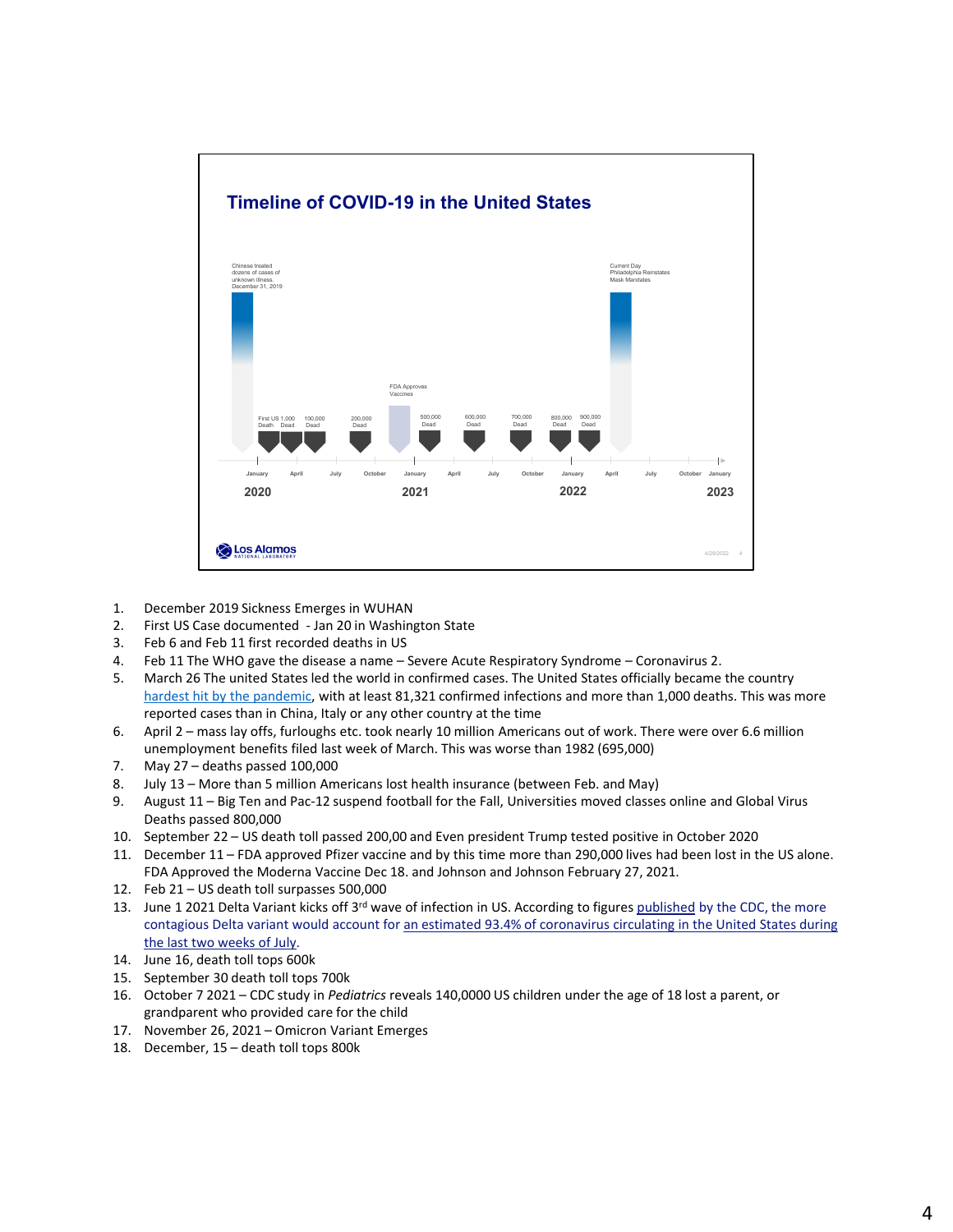- 19. February 3 death toll tops 900k
- 20. Feb 17, 2022 Gov. Lujan Grisham lifts Mask Mandate for New Mexico
- 21. April 11, 2022 Philadelphia reinstates indoor mask mandates as COVID Cases Rise due to new Omicron 2 Variant
- 22. April 19, 2022 TSA drops mask mandate for trains plane and automobiles for mass transit due to a court ruling

Information gathered from: The New York Times: *A timeline of the coronavirus pandemic* and The CDC Museum: *Covid‐19 Timeline*

https://www.nytimes.com/article/coronavirus‐timeline.html https://www.cdc.gov/museum/timeline/covid19.html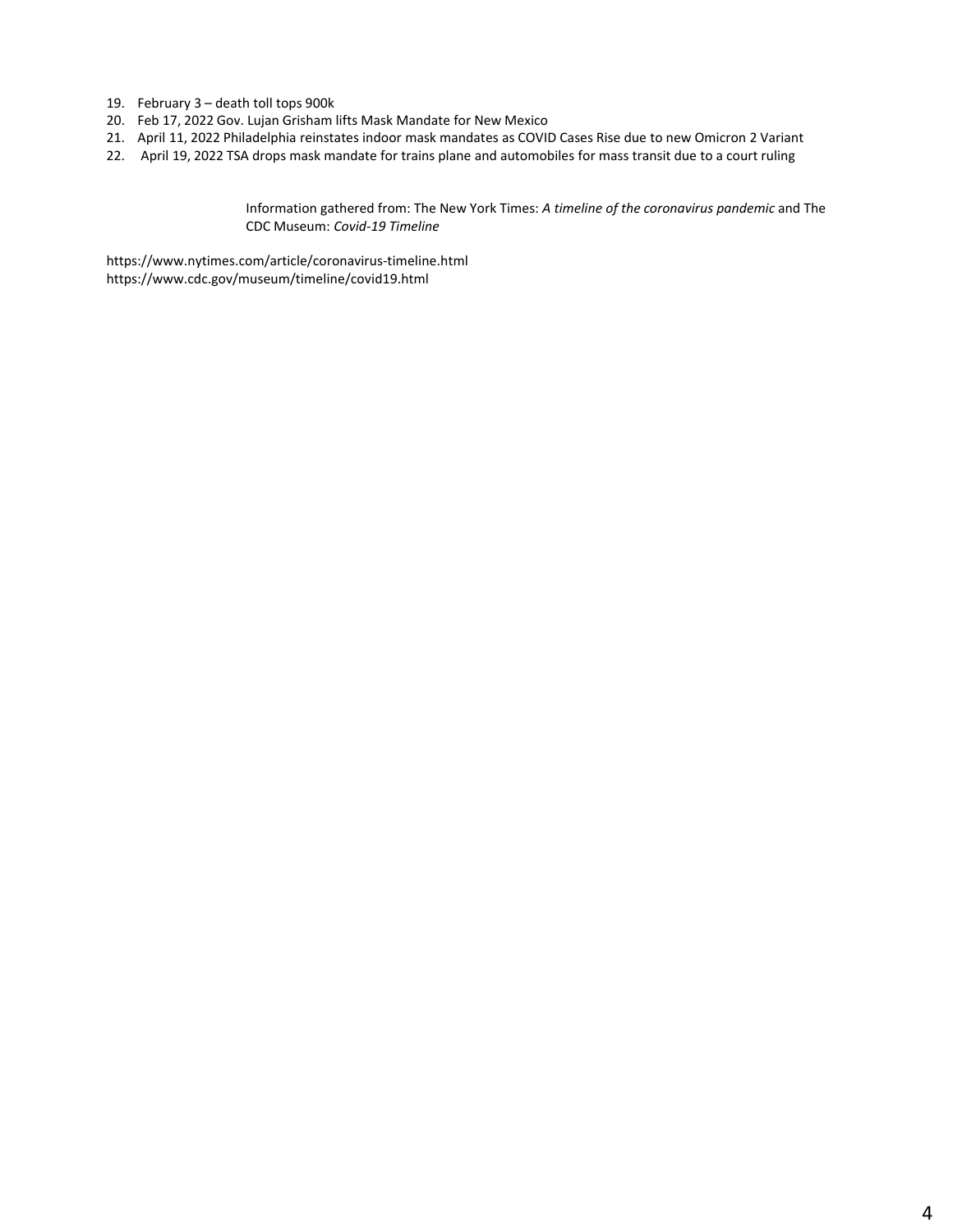

As of April 10, 2022 when I gathered this information, the United States was at almost 1 million deaths. World Wide the death toll was over 6 million.

In the US, around 82% of americans 5 and up had at least one dose of vaccine.

John Hopkins University puts the total number of Fully Vaccinated Americans at 193 million (59%) of the population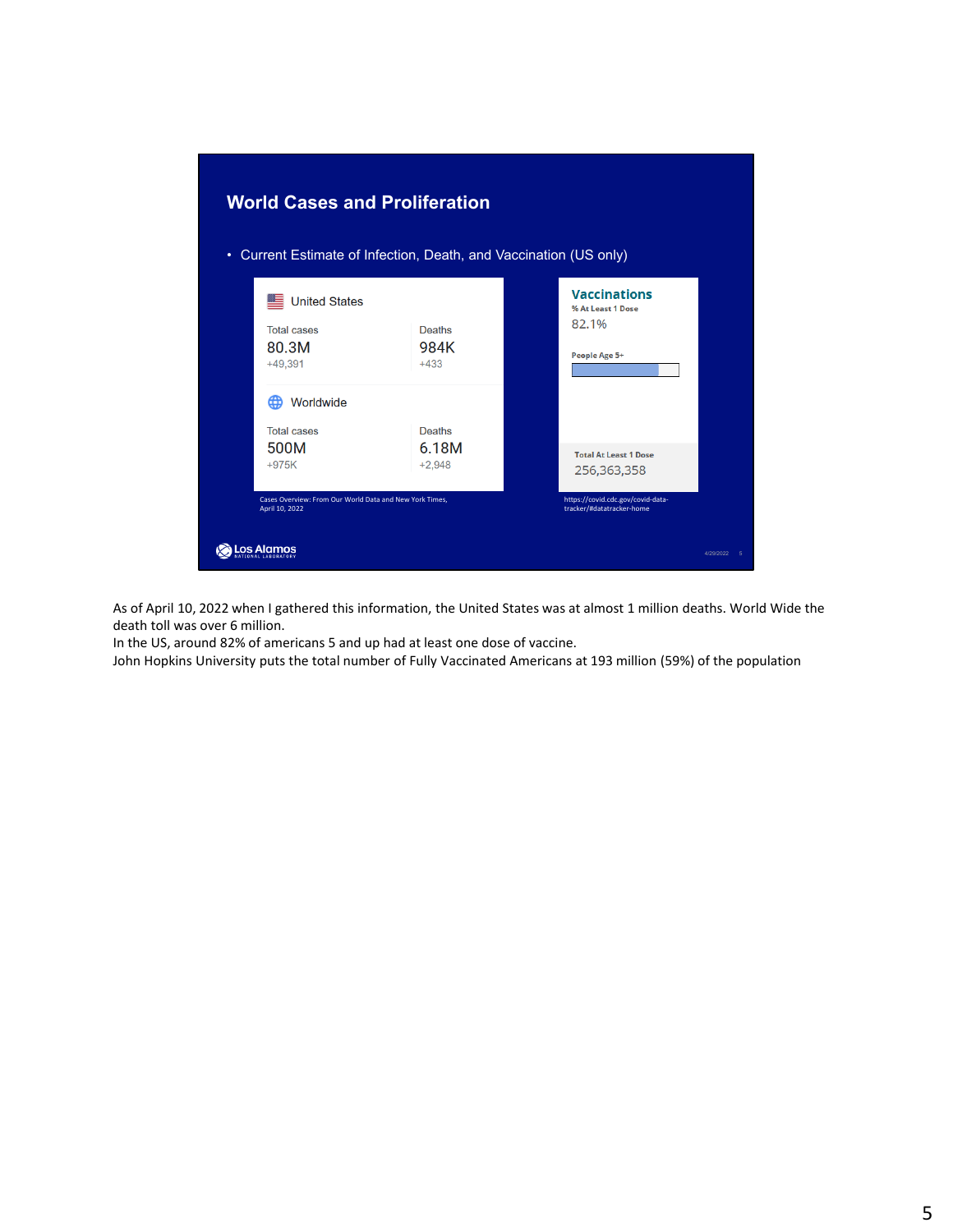

- 1. As Scientists learned more and more about Radiation, they began seeing the effects it had on the body. Biologists started working to keep workers safe, set thresholds and run studies. This brought about a robust environment for biological research at Los Alamos. Such as, creating radio isotopes for medical sciences, studying and helping to map the Human Genome, and operation of Gen Bank at Los Alamos. Speaking of Gen Bank, which is the National Institute of Health's publicly accessible genetic sequence database, Los Alamos scientists launched analytics website available to the world such as the case data forecasting website and the COVid‐19 Genomic Analytics Website. Los Alamos Scientists developed simulations and modeling, using information gathered at the beginning of the COVID outbreak, and through a supercomputer for internal and external researchers began modeling on how contagious or how fast the virus would spread, what the impact of vaccination on eradicating the virus could be, understanding threats from the new strains of the virus and how to forecast the number of new infections and use that information to inform policy makers for decisions on our national health.
- 2. Coexisting
	- 1. Besides modeling using the Supercomputer Chicoma, for the last year scientists have been able to develop 3 dimensional models SARS‐COV‐2 and the spike protein. This allows them to develop further vaccine design by viewing how the virus uses the spike protein and how it will interact to new vaccine designs. These approaches to vaccine design could help protect in the future against a range of coronavirus – and possibly help develop vaccines for other diseases such as HIV.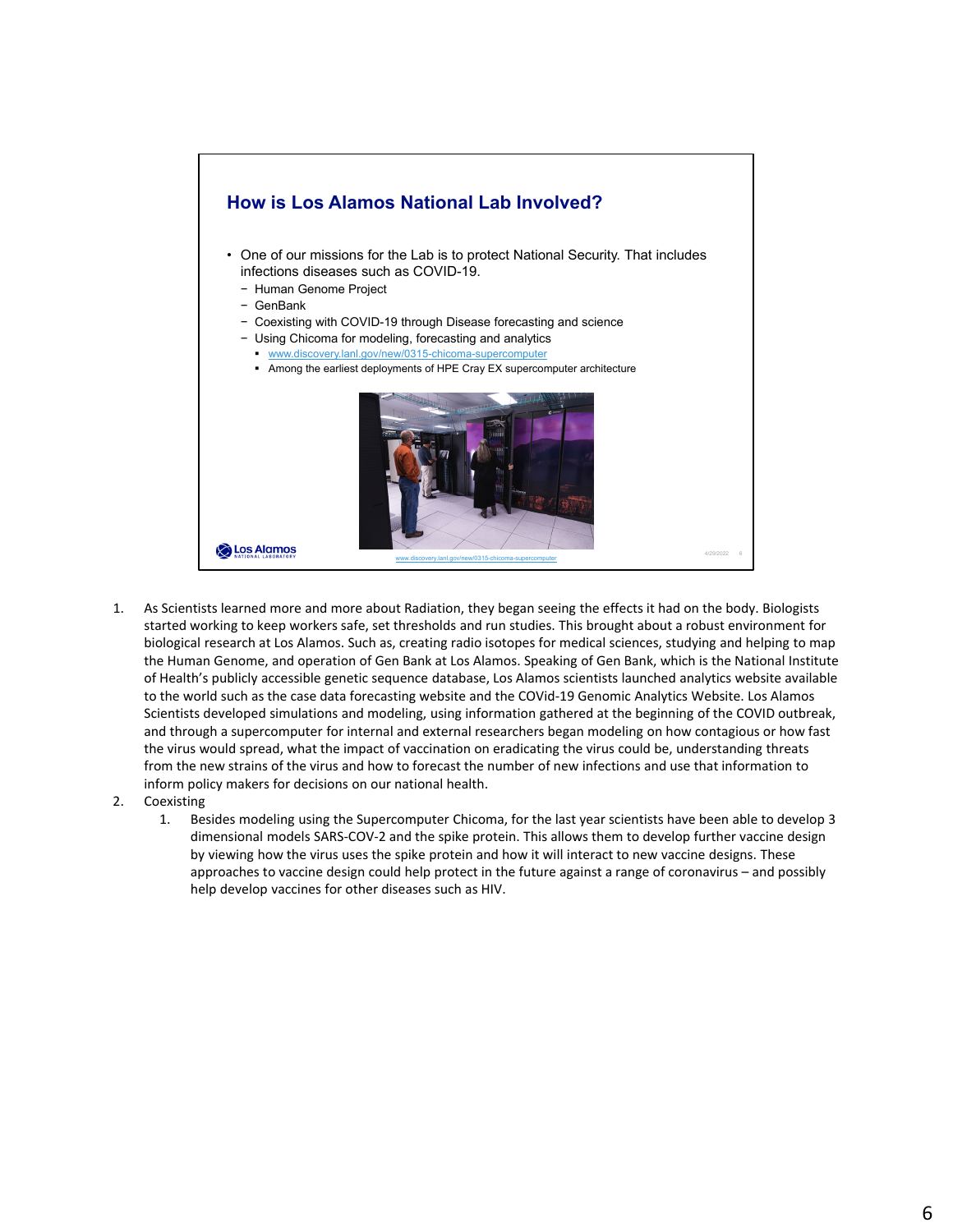

https://discover.lanl.gov/news/0307‐atomistic‐imagery

The Spike protein ability for fast growth and mutation shows a fitness advantage that can increase the virus transmission.

Thousands of variants have been identified, but most have not had an impact and spread through populations.

Los Alamos Frontiers of Science – video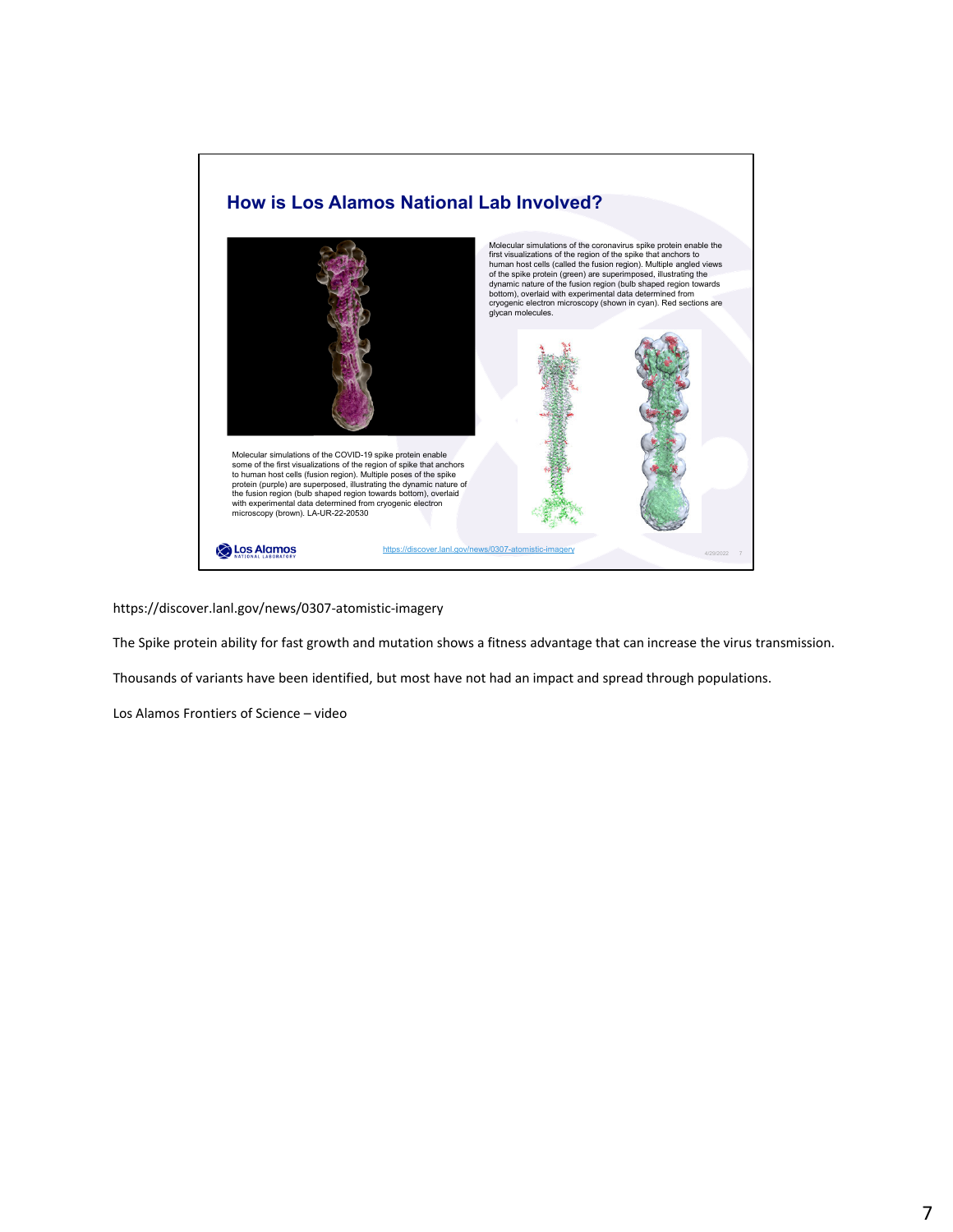

Immune Compromised workers:

\* people who may have health conditions or weakened immune systems.

\* Workers in this category could file for worker accommodations to keep them safe under the Americans with Disabilities Act.

\* The Employer cannot stop you from working all together because of the need for an accommodation. The Employee should discuss reasonable accommodations with the employer to keep his or herself safe and it could be helpful to consult the Job Accommodation network (AskJan.org) to determine the types of accommodations necessary.

Unvaccinated Workers – pose a risk to themselves by being vulnerable as transmission continues.

## Frontline workers or Essential Workers

\*A study titled "Dirty work during COVID‐19: The Double‐whammy effect states ‐ In the current pandemic, the notion of essential work has received enormous attention. A job is defined as essential if it is vital for promoting a populations' health and welfare, and so it must be maintained, even in a disaster (e.g., Blau etal., Reference Blau, Koebe and Meyerhofer2020)

- \* Health Affairs.org suggests that 50‐ million US workers are frontline and cannot stay at home to work.
- \* These are people who's daily job is a necessity for the general public and health of the nation

High Density Job Workers:

- \* When there is a higher density of people in an area the risk of infection goes up
- \* Assembly line and manufacturing work indoors in close quarters with other employees
- \* Riding on transport to and from work such as busses to a job site

## Marginalized Workforce

\*women, people of color, low‐income workers

\*These are workers who may be working a low income or low hour job that is really a necessity. They may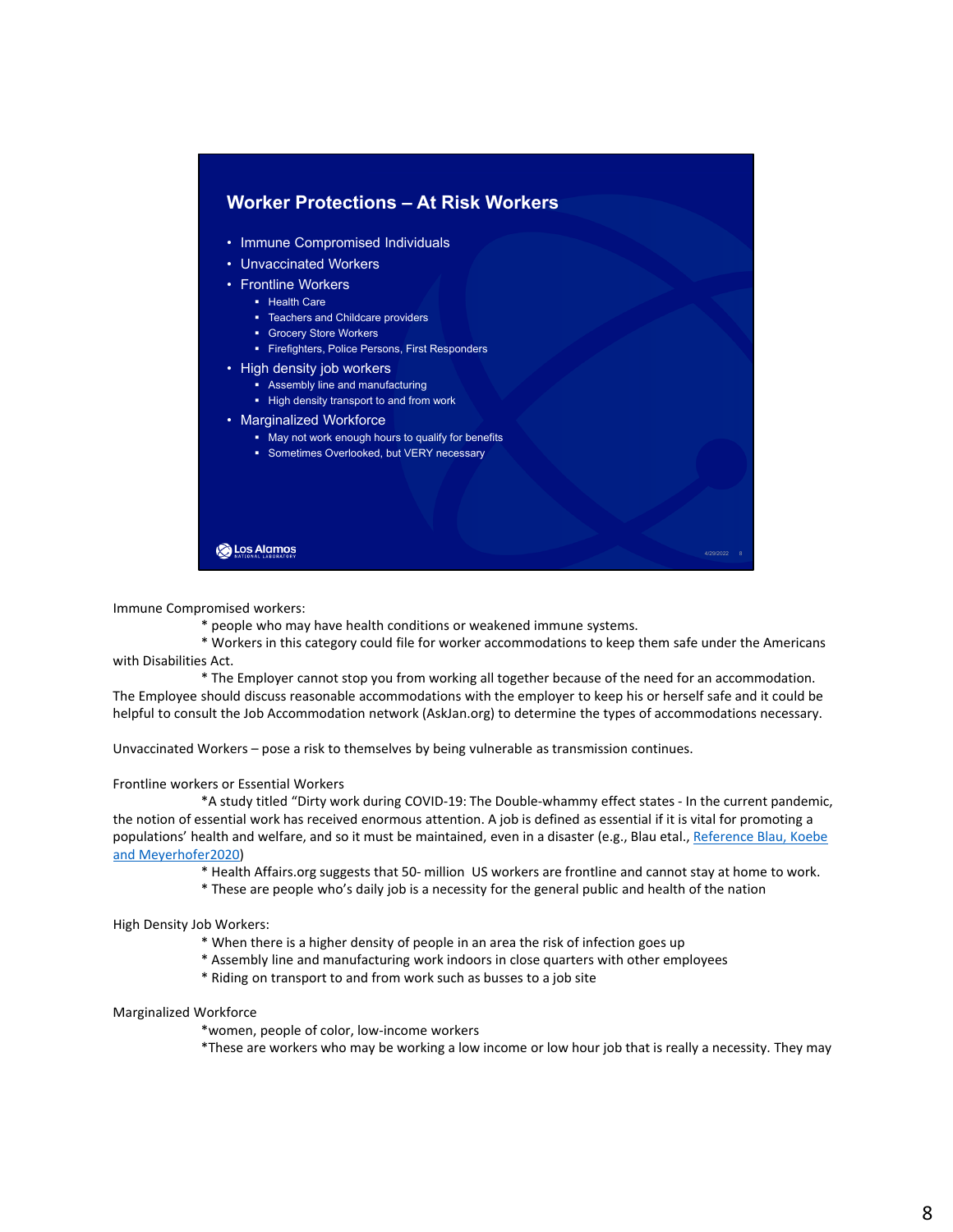not work enough hours to qualify for unemployment benefits or health benefits or sick leave.

\*Some immigrant workers may refuse to seek medical help if they are applying for legal status. If they have used public benefits. If they had they could be viewed as a public charge and then be inadmissible to the united states.

\*Many of these jobs are referred to as "Dirty Work" folks who come to disinfect and clean or take out garbage and handle wastes in hospitals… Someone must do it and many time they are temporary contract workers with no benefits. and faced job insecurity as the pandemic raged on

\*Not everyone can perform their jobs from home

\*To protect these workers in the future they should be afforded more resources at the macro level (such as public policies, social equality)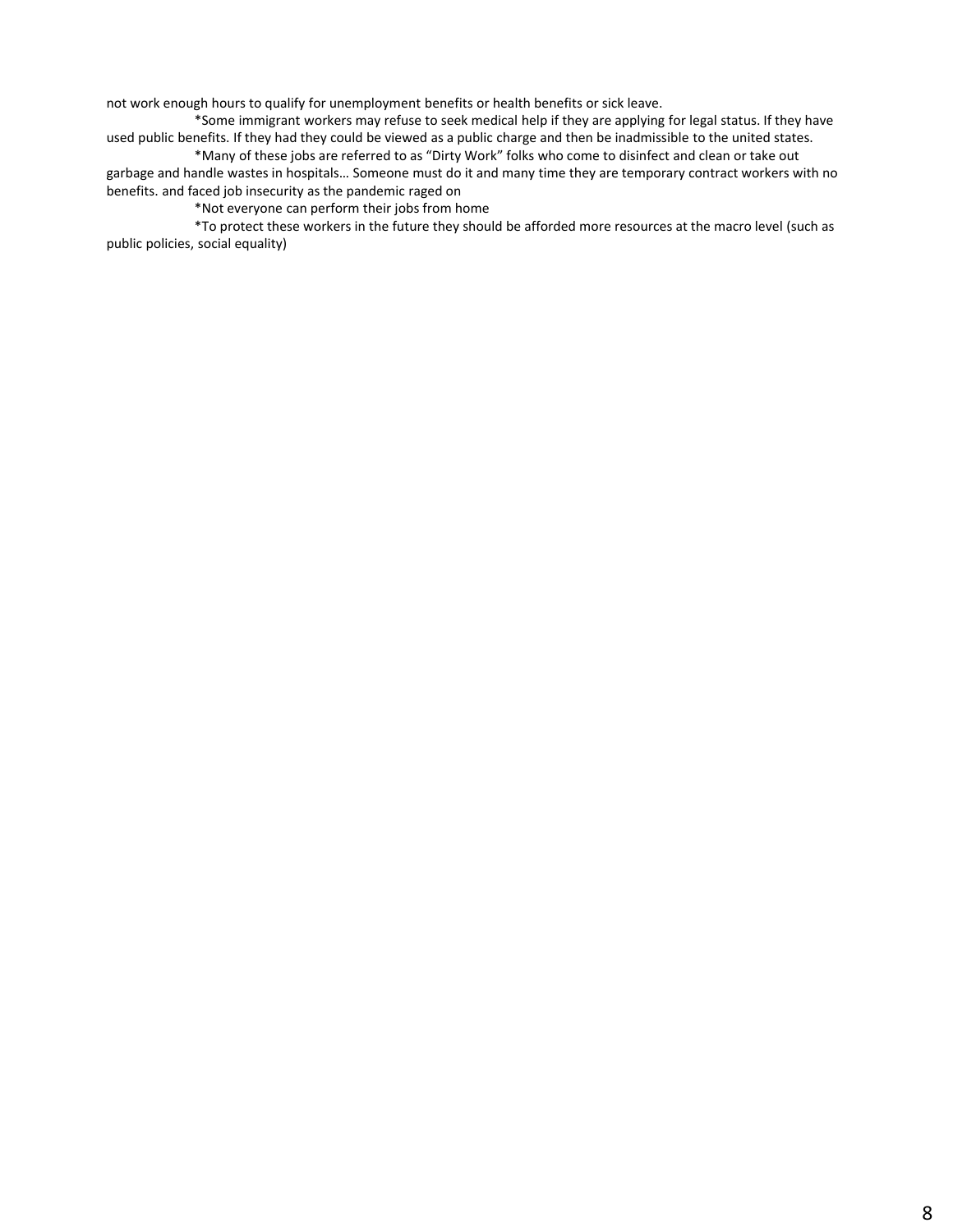

- 1. Vaccination and Boosters
	- 1. This is still suggested as one of the best ways for workers to protect themselves from COVID. There has been much controversy regarding requirements etc.
- 2. Face Masks CDC guidance suggests a face mask made of cotton like material, non see through, dual layered or a surgical mask or N95 type respirator.
	- 1. They do no suggest using traditional respirators with valves that let your personal air flow out
	- 2. If an employee wears a respirator such as an N95, they should be filling out the voluntary use form in 1910.134 for respiratory protection
	- 3. Employers, when requiring face coverings to be used, should have the ability to provide them to workers, but this is not a requirement in all circumstances
- 3. Distancing CDC began with social distancing suggestions of 6 feet apart.
	- 1. At Los Alamos we were able to create policy with the number of employees allowed in a space, or the number of employees allowed to ride in a car with one another.
- 4. Ventilation As COVID 19 has progressed indoor ventilation has become a big issue. Employers or building operators should follow 3 main techniques: 1. Bring lots of Fresh Air In 2. Filter the air, especially any return air (using MERV 13 or higher) use portable HEPA filtration unites if possible and 3. Increase the Air flow
- 5. Increase Sterilization and Cleaning As science with the virus has progressed cleaning methods have progressed as well. If we think back to the beginning of the outbreak the only thing harder to get than toilet paper was cleaning supplies. Keeping work areas and common areas sterilized and clean is a necessity. The CDC suggests routine cleaning and when necessary, use a disinfectant from the EPA List N that is effective against COVID‐19.
- 6. Administrative Techniques such as
	- 1. Staggered Schedules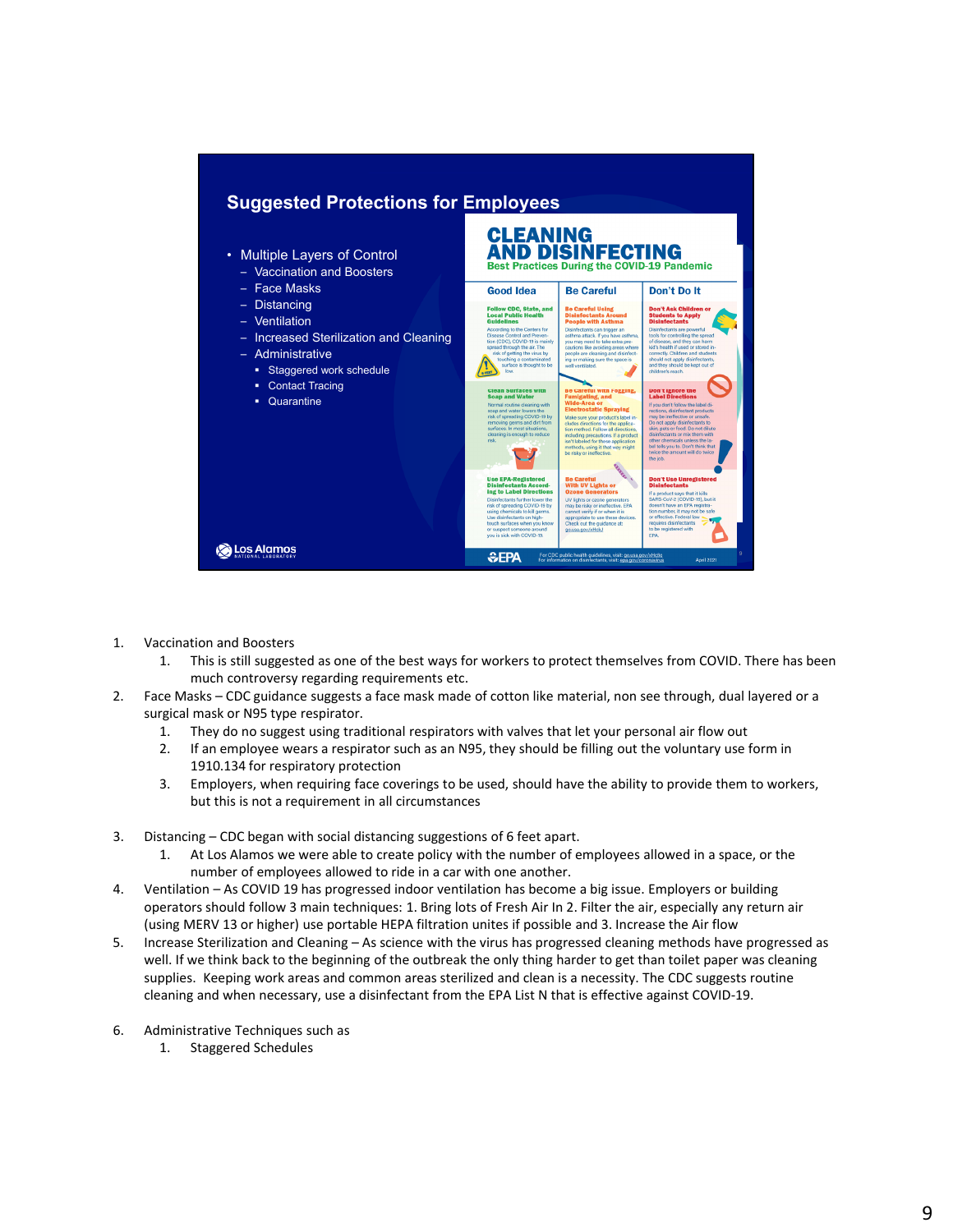2. Contact Tracing

3. Requiring COVID safe Checklists and temperatures be filled out before a worker comes on sites When coupled with the other layers of control will help protect workers from possible infection.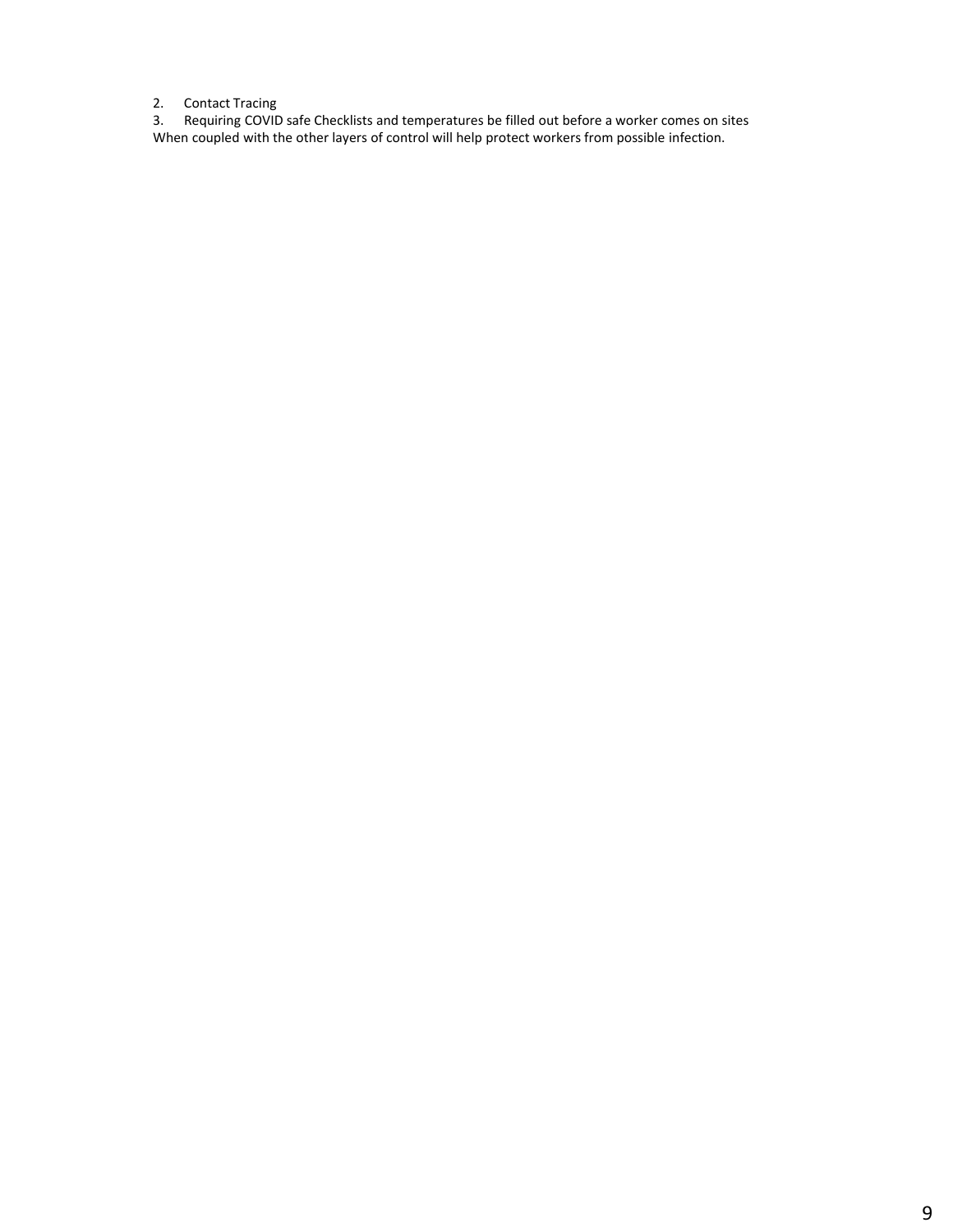

Under Federal Law – The General Duty Clause – you are entitled to a safe workplace. Your employer must provide a safe and healthful workplace.

Do you have the right to refuse to come to work because you are afraid of infection. No, not exactly. By this point the employer should have a policy for how the workplace is handling Corona Virus and the employees should have received training over that policy. If there is a health and safety issue at work the employee can raise concern and if necessary, report the problem without fear of retaliation.

(NEP) ensures that employees in high-hazard industries are protected from the hazard of contracting SARS-CoV-2 (severe acute respiratory syndrome coronavirus 2), the cause of COVID-19. The NEP targeted establishments that had workers with increased potential exposure to this hazard. In addition, this NEP includes an added focus to ensure that workers are protected from retaliation.

DOL

1. families First CRA – December 31 2020 ended, but gave paid sick leave for quarantine etc.

2. Fair Labor Standards Act – discusses unemployment insurance benefits for events caused by Corona Virus (workplace closure for non salaried persons), What tasks your employer should be paying you for etc.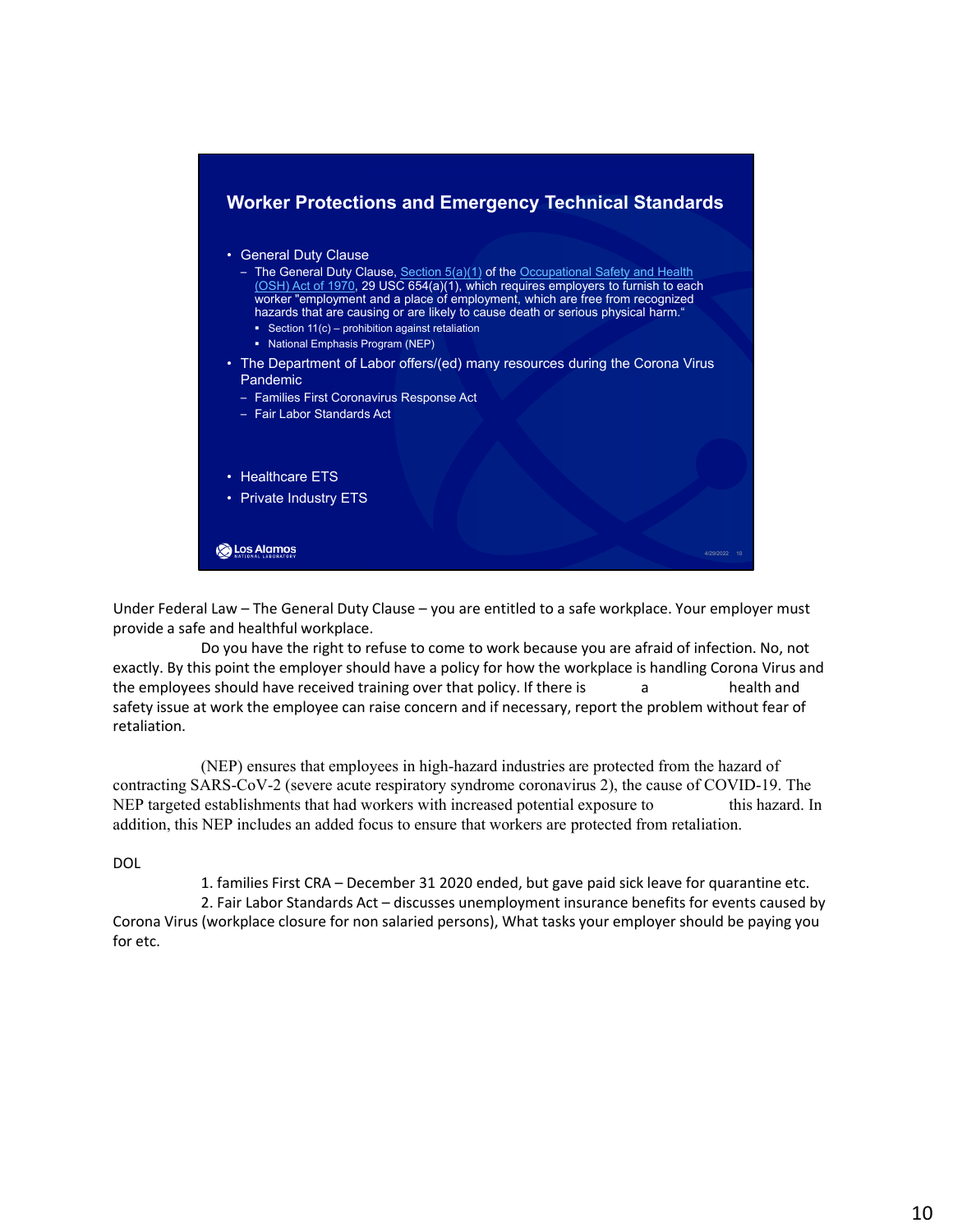

Healthcare ETS applies, with some exceptions, to settings where any employee provides healthcare services or healthcare support services.

- 1. Develop a Plan
- 2. Patient Screening and Management at points of entry
- 3. Standard and Transmission‐Based Precautions
- 4. PPE and advanced PPE
- 5. Limit employees present during Aerosol-generating procedures on COVID + Patients
- 6. Physical Distancing
- 7. Physical Barriers
- 8. Cleaning and disinfection
- 9. Ventilation
- 10. Health screening and medical management such as self monitoring and notifications to employer
- 11. Vaccination
- 12. Training
- 13. Anti Retaliation
- 14. Requirements implemented at no cost to employees
- 15. Reporting COVID‐19 Fatalities and hospitalizations to OSHA (work related)
- 16. Mini Respiratory protection program (29 CFR 1910.504

Testing and Vaccination ETS

In reaching its decision, the Supreme Court explained that OSHA does not have the authority to issue a mandate that has such broad impact and significance. It expressed concern that OSHA had ordered 84 million Americans to either obtain a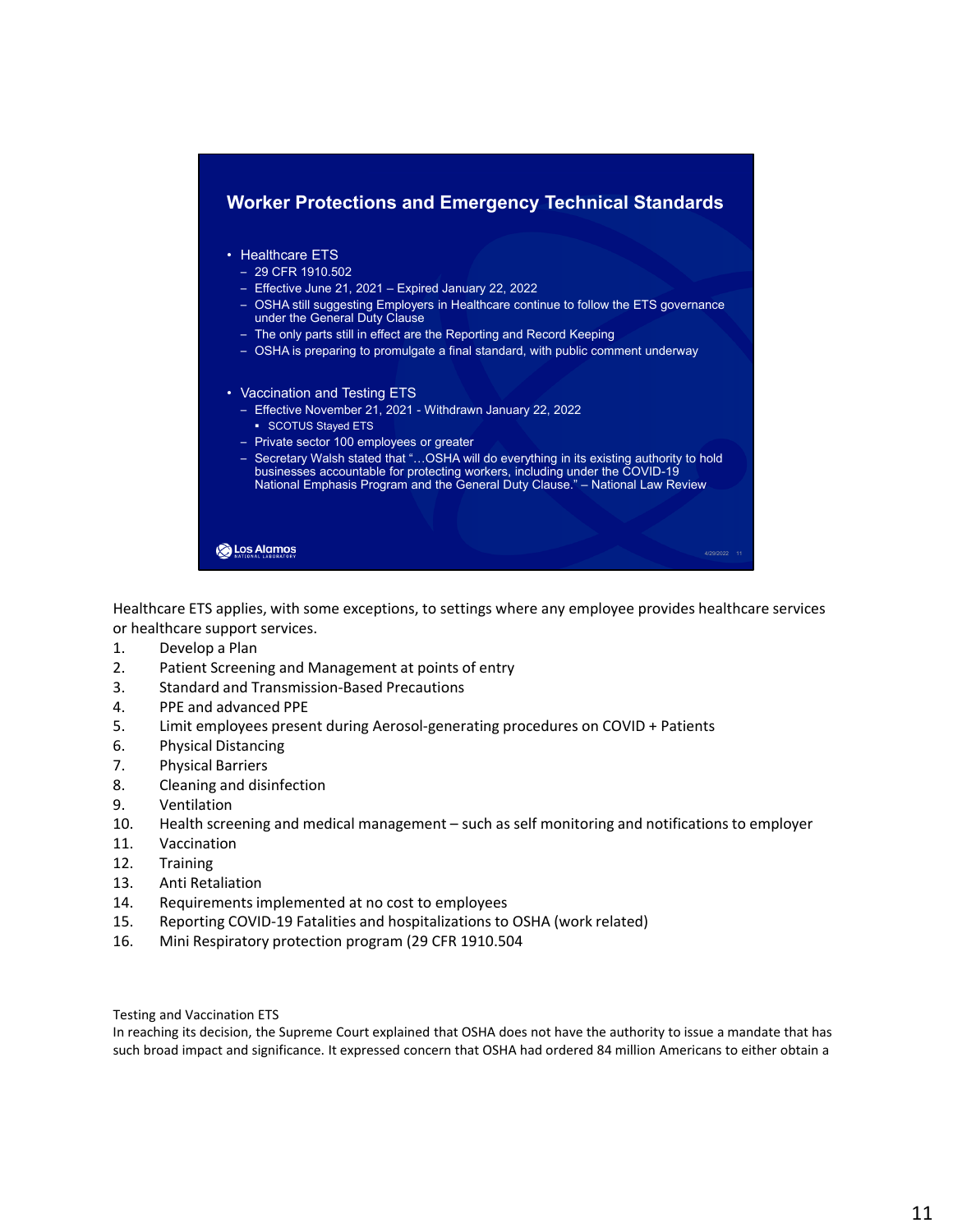COVID–19 vaccine or undergo weekly medical testing at their own expense, which is not an everyday exercise of its federal power. The Supreme Court identified that the OSHA ETS was a significant encroachment into the lives—and health—of a vast number of employees and that Congress had not spoken clearly to authorize OSHA to exercise such vast powers of economic and political significance. The Supreme Court also noted that the Occupational Safety and Health ("OSH") Act only gave OSHA the authority to implement workplace safety standards and did not grant OSHA the authority to implement broad public health measures, such as the vaccination and testing requirements reflected in the ETS.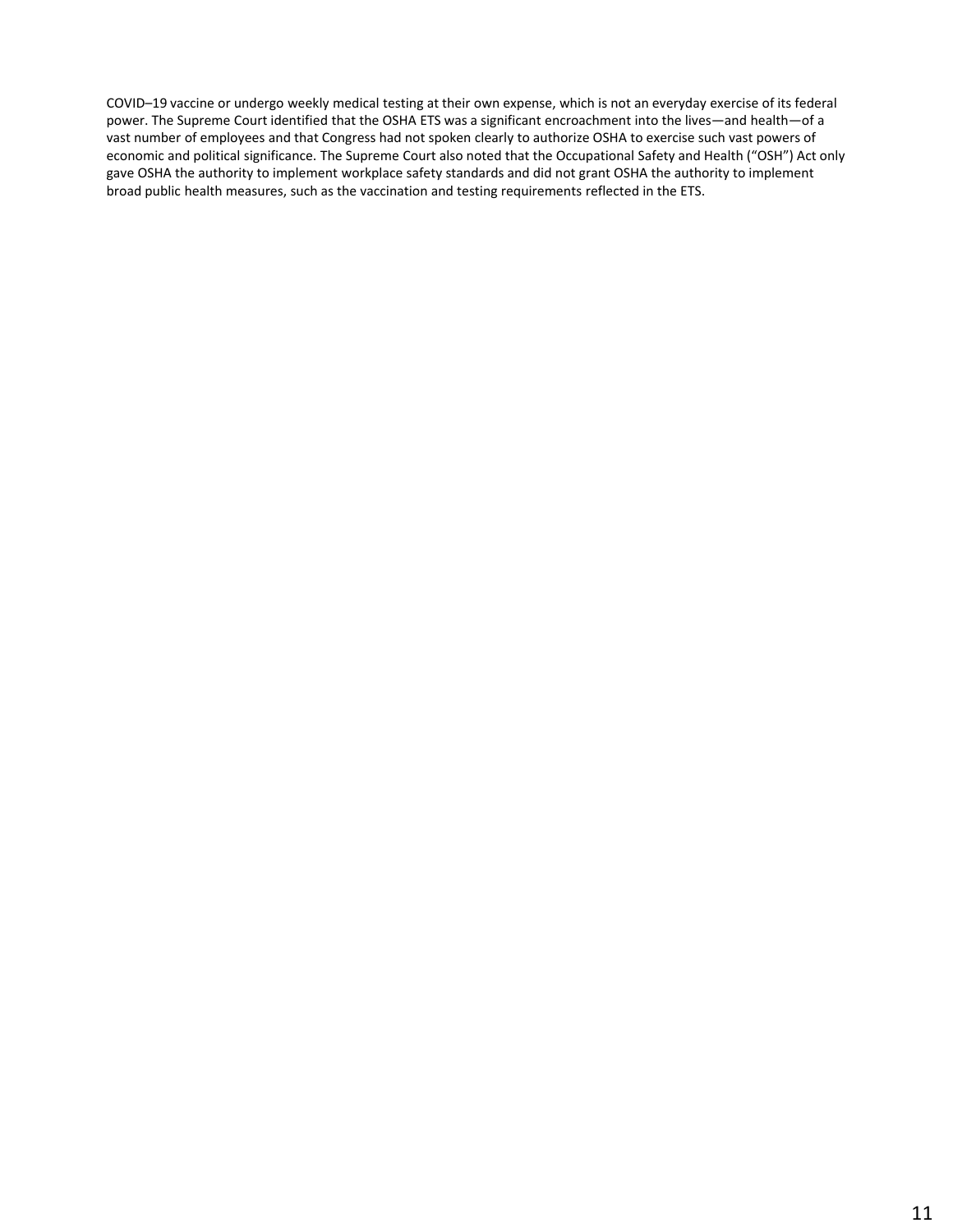

- While the pandemic was touted as an "Equalizer" between rich and poor the reality is serious inequality still exists in US Employment
- Employers and Employees know that many jobs can be done from home
- Communication and a focus on Employee Wellness is key
- Globally, the Earth's Environment benefitted from reduced travel
- Burnout at work is a real occurrence that many Frontline Workers experience
- Training, Procedures, Flexibly and Safety must be in the forefront of Employers to ensure Employees can work safely
- Kindness and Compassion are paramount to understanding the needs of Employees

**Los Alamos** 

4/29/2022 12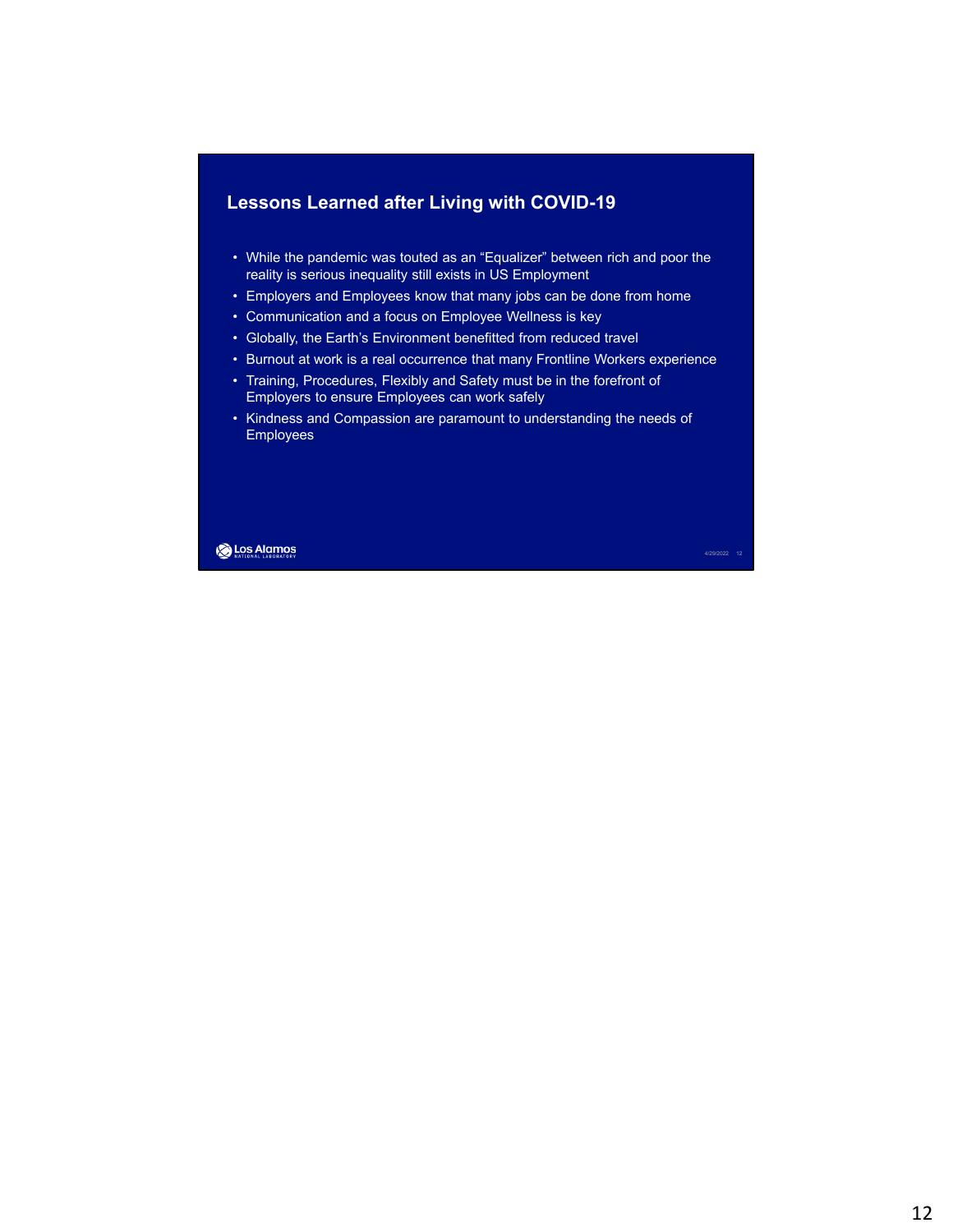

FLSA = fair labor and standards act